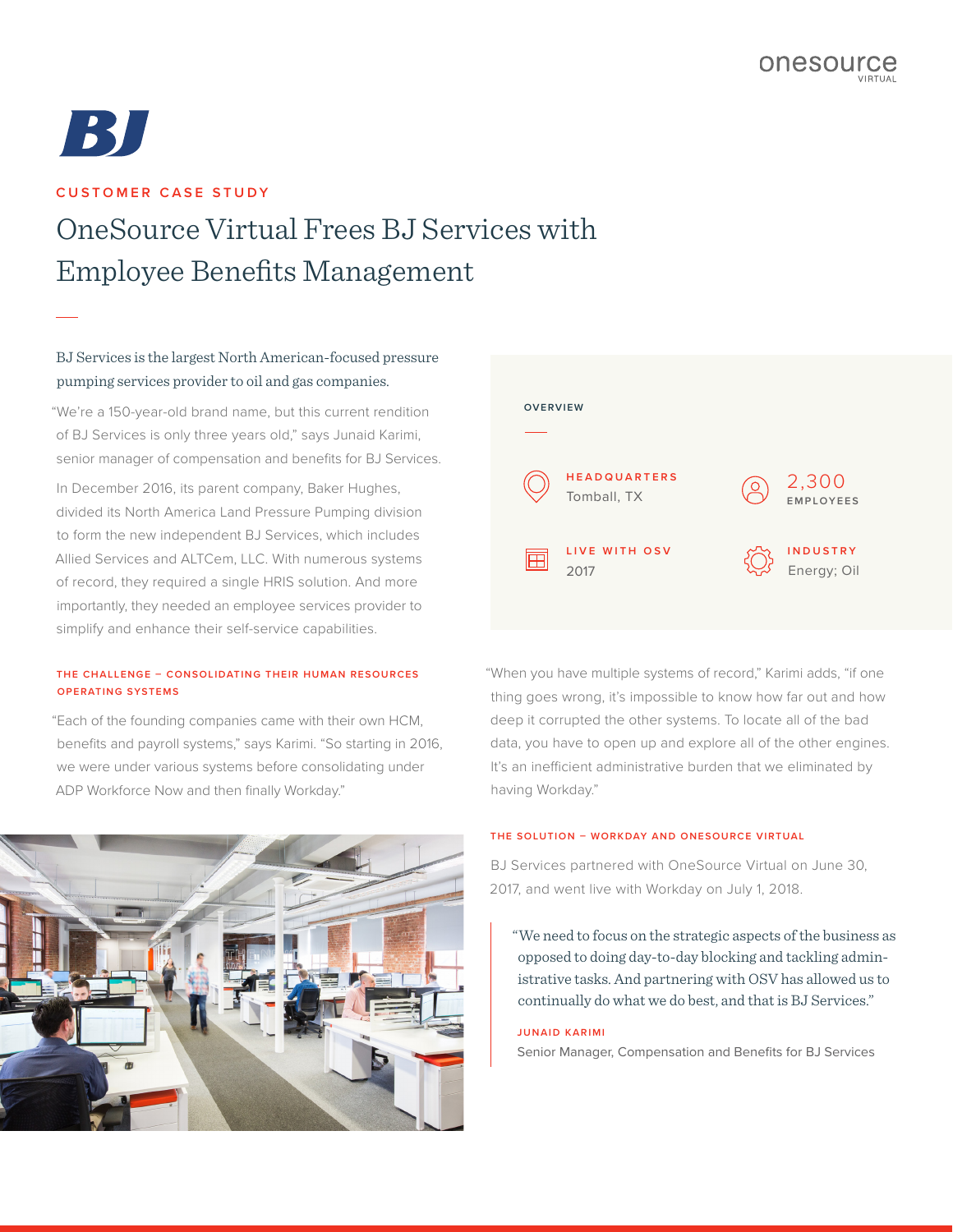## Workday HCM Modules Implemented:



#### **THE POWER OF WORKDAY**

"Data can make or break businesses these days," Karimi says. "Our leaders were attracted to Workday because it alone provided us with the ability to rule our data."

"The power of Workday comes from it being a business tool, as opposed to being just a garden variety HR tool that does your benefits and payroll," he adds. "That was the appeal of Workday to our leadership. Workday is cloud-based and provides real-time insights that help drive business decisions."

## **ONESOURCE VIRTUAL – THE STRONG EMPLOYEE SERVICES PARTNER**

Because they are in the oil and gas services field, BJ Services' margins are constantly squeezed. They needed HR services that could scale up or down with the economic changes around their business. In 2017, BJ Services' HR technology leader advocated for OneSource Virtual to be their Workday deployment partner and human resources services partner.

"There are players that do implementations and some type of AMS or configuration work, and then there are players that do day-to-day admin work," Karimi says. "We chose OSV because they could do all three and more."

When BJ Services chose OSV, they gained more than an endto-end service partner—they gained Workday-exclusive expertise that would provide strategy and support for all their HR business service needs.

"Our philosophy is that we need to be in the BJ Services business and not specialize in benefits services," Karimi says. "Even if we could do this in-house at an expert level, why would we want to? It's not our specialty; we have our business to focus on."

Through OneSource Virtual, BJ Services receives unified benefits and COBRA administration services. Delivered inapplication by a team of Workday Benefits application experts, OSV not only prevents redundancy and errors, but also monitors business-critical events to scale their services and reduce costs for their customer.

## **THE RESULTS – FUTURE FORWARDNESS, STABILITY, GREAT HEALTH AND PRODUCTIVITY**

"We're enjoying Workday as our single HRIS platform for benefits, time and attendance, absence, payroll, analytics, recruiting and much more. We're also enjoying the future-forwardness and stability that Workday and OneSource Virtual offers," Karimi says.

"Because of the time we're saving, we've been able to bring on a healthcare advocacy provider to help our employees make better decisions. This is a win-win for both the employees and the company," Karimi says. "We also brought on a health and productivity platform that promotes healthy behaviors among our employees for the sake of health and safety. In the oilfield business, health and safety are paramount."